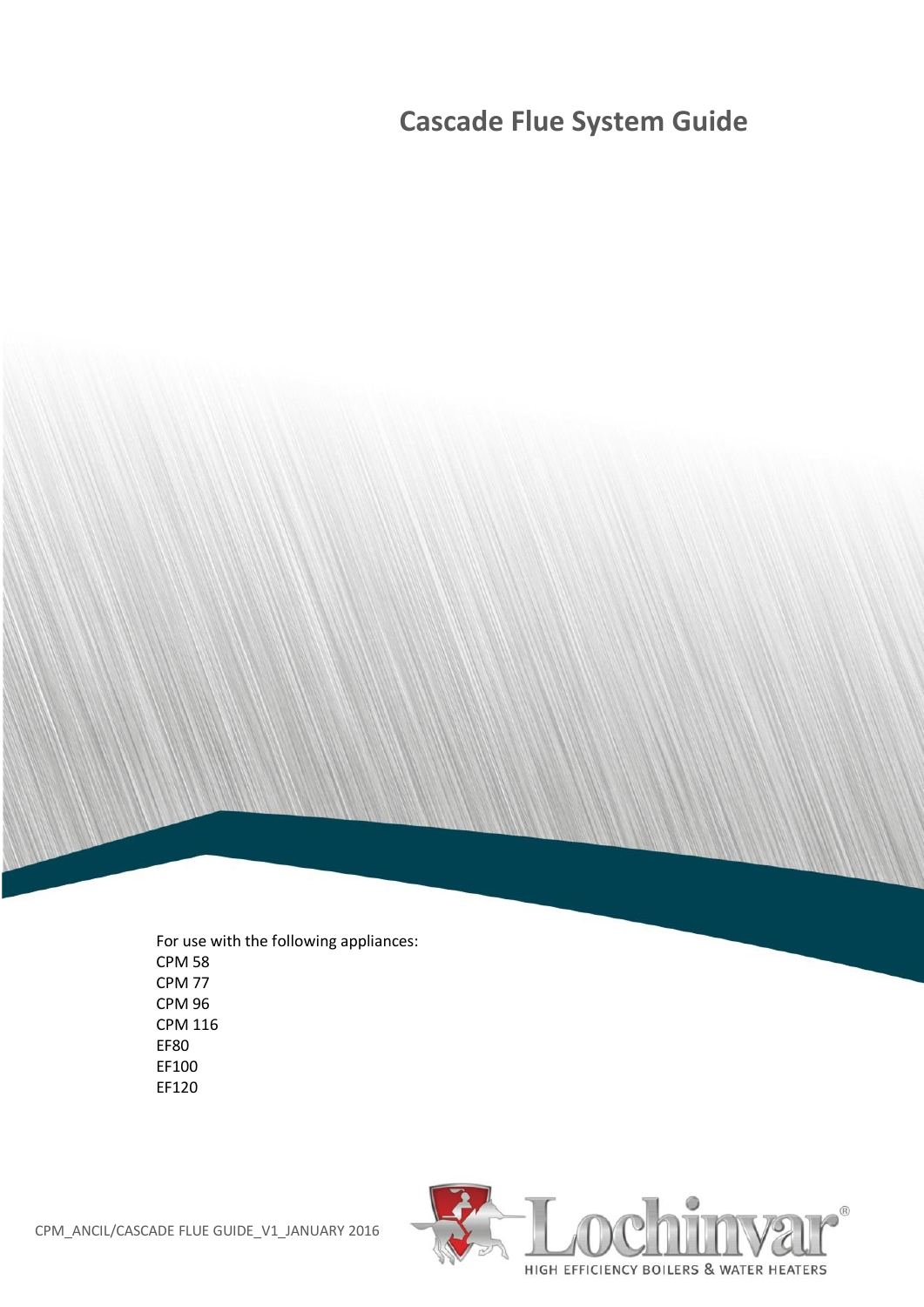# **Introduction**

This guide has been produced to assist in the selection of Lochinvar Cascade flue kits only and cannot be used for sizing any other type of flue. The final flue design should take into account relevant guides and regulations and pay particular attention to the requirements of the clean air act or memorandum

The Lochinvar Cascade flue kits consist of the vertical header from each appliance each with a non-return valve to prevent combustion products recirculating into non-operational appliances within the cascade. There is also a horizontal header. The final vertical flue and termination are not included within these kits.

# **Suitable appliances**

The Lochinvar cascade flue system is suitable for use with the following appliances only:

- $\bullet$  CPM 58
- $\bullet$  CPM 77
- $\bullet$  CPM 96
- CPM 116
- EF80
- $\bullet$  FF100
- $\bullet$  FF120

## **Using this Guide**

To size a suitable cascade kit first check the standard kit sizing from table 1.1, this should then be checked using tables 1.2 and 1.3 or by using the cascade flue kit calculator. If the finished equivalent length is over the total allowed then select the next kit up if available and re-check. See example on page 5. Finally see the detailed breakdown of each kit starting on page 6, this also shows any available ancillaries to complete the flue system. If the system you are looking at is outside the parameters of the Lochinvar Cascade kits then a suitable flue manufacturer will need to be contacted for an alternative flue arrangement.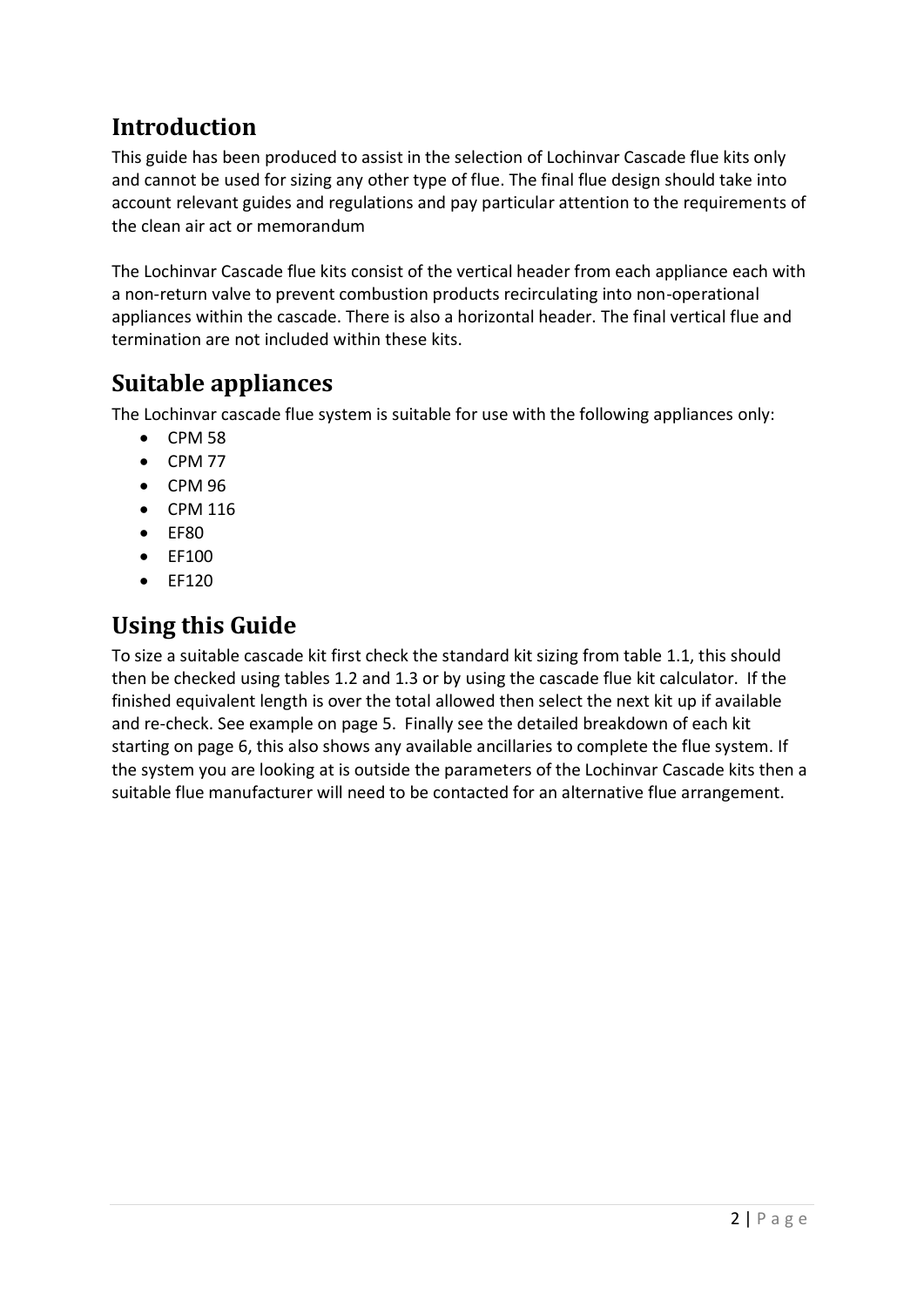| <b>Model</b>         | Quantity                | <b>Total</b><br><b>Boiler</b> | (MEL) Maximum Equivalent Vertical Length (m) |               |                            |               |                            |               |
|----------------------|-------------------------|-------------------------------|----------------------------------------------|---------------|----------------------------|---------------|----------------------------|---------------|
|                      |                         | Output<br>kW                  | 150mm Header<br>150mm Flue                   | <b>CASKIT</b> | 150mm Header<br>200mm Flue | <b>CASKIT</b> | 200mm Header<br>200mm Flue | <b>CASKIT</b> |
| <b>CPM 58</b>        | $\mathbf{2}$            | 112                           | 50                                           | 001           | 50                         | <b>NA</b>     | 50                         | N/A           |
| <b>CPM 77/EF80</b>   | $\overline{\mathbf{2}}$ | 148                           | 50                                           | 001           | 50                         | N/A           | 50                         | N/A           |
| <b>CPM 96/EF100</b>  | $\overline{2}$          | 184                           | 50                                           | 002           | 50                         | N/A           | 50                         | N/A           |
| <b>CPM 116/EF120</b> | $\overline{2}$          | 222                           | 50                                           | 002           | 50                         | N/A           | 50                         | N/A           |
|                      |                         |                               |                                              |               |                            |               |                            |               |
| <b>CPM 58</b>        | $\overline{\mathbf{3}}$ | 168                           | 50                                           | 003           | 50                         | N/A           | 50                         | N/A           |
| <b>CPM 77/EF80</b>   | 3                       | 222                           | 29                                           | 003           | 50                         | 004           | 50                         | 005           |
| <b>CPM 96/EF100</b>  | 3                       | 276                           | 23                                           | 006           | 50                         | 007           | 50                         | 008           |
| <b>CPM 116/EF120</b> | 3                       | 333                           | 13                                           | 006           | 50                         | 007           | 50                         | 008           |
|                      |                         |                               |                                              |               |                            |               |                            |               |
| <b>CPM 58</b>        | 4                       | 224                           | 13                                           | 009           | 50                         | 010           | 50                         | 011           |
| <b>CPM 77/EF80</b>   | 4                       | 296                           | N/A                                          | N/A           | 50                         | 010           | 50                         | 011           |
| <b>CPM 96/EF100</b>  | 4                       | 368                           | N/A                                          | N/A           | 50                         | 012           | 50                         | 013           |
| <b>CPM 116/EF120</b> | 4                       | 444                           | N/A                                          | N/A           | 50                         | 012           | 50                         | 013           |

**Table 1.1 Cascade kit/appliance cross reference**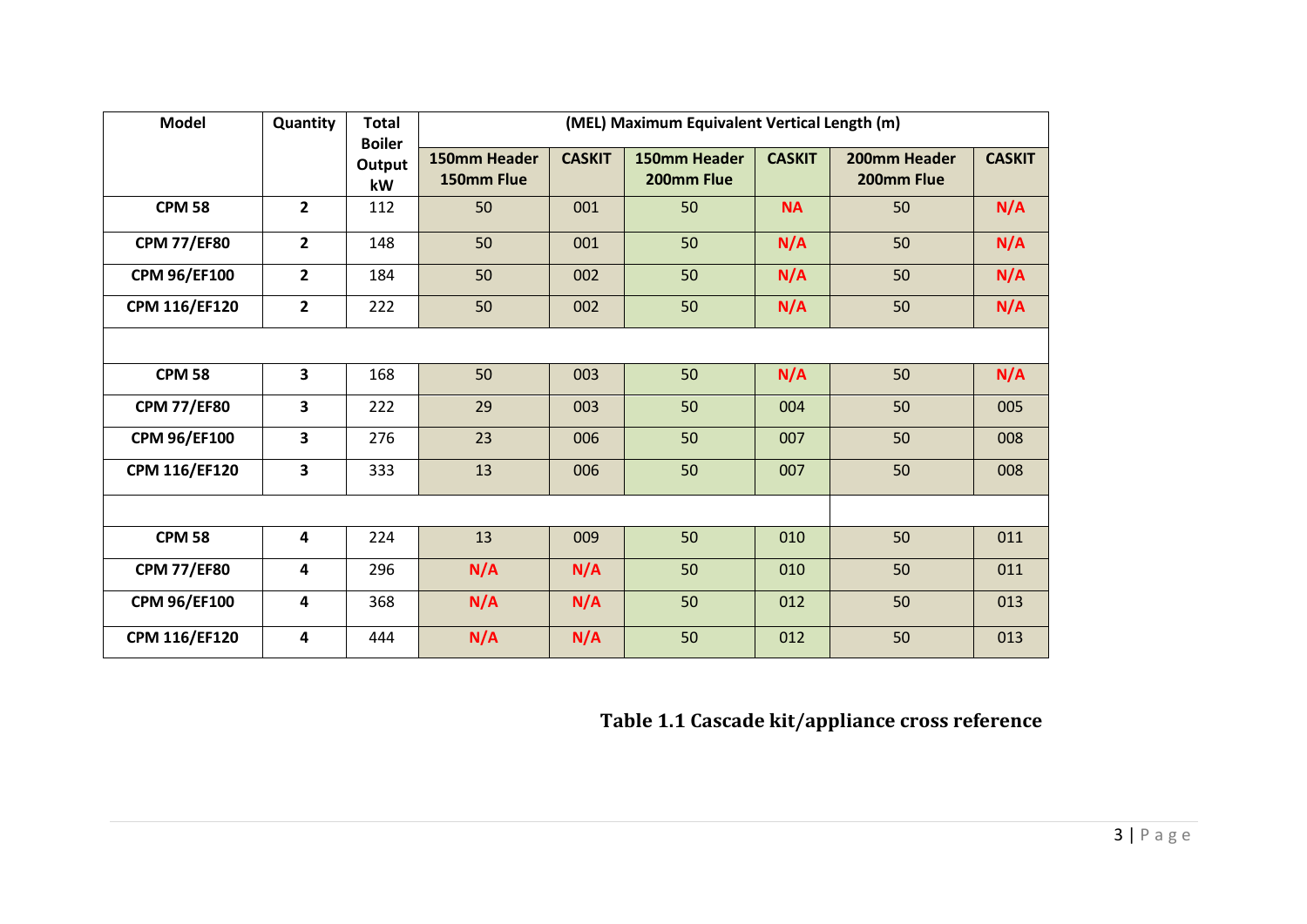# **Sizing**

Once you have established the cascade kit required from table 1.1 any additional bends and lengths of flue need to be taken into consideration to ensure the total equivalent flue length (TEL) does not exceed the permitted maximum equivalent vertical flue length (MEL) from table 1.1. If TEL is greater than MEL then the next cascade kit up will need to be used. If there is no alternative shown the Lochinvar Cascade flue kit cannot be used.

# **Equivalent flue lengths**

The tables below show the extra to add onto to the TEL for every additional metre of flue and elbow used on the flue system

|                                                                        | Equivalent vertical length |                       |  |
|------------------------------------------------------------------------|----------------------------|-----------------------|--|
| Flue pipe size                                                         | 150mm horizontal flue      | 200mm horizontal flue |  |
| 150mm/150mm flue pipe                                                  | 1.0                        | N/A                   |  |
| 150mm/200mm flue pipe                                                  | 4.4                        | 1.1                   |  |
| 200mm/200mm flue pipe                                                  | N/A                        | 1.1                   |  |
| Note that vertical flue is counted as one metre per each metre of flue |                            |                       |  |

#### **Table 1.2 equivalent for horizontal flue lengths**

|            | Equivalent vertical length |            |  |
|------------|----------------------------|------------|--|
| Elbow type | 150mm flue                 | 200mm flue |  |
| 450        |                            |            |  |
| a∩°        |                            |            |  |

#### **Table 1.3 equivalent for elbows**



**Diagram 1.0 Cascade Kit Showing L1 and Elbow1**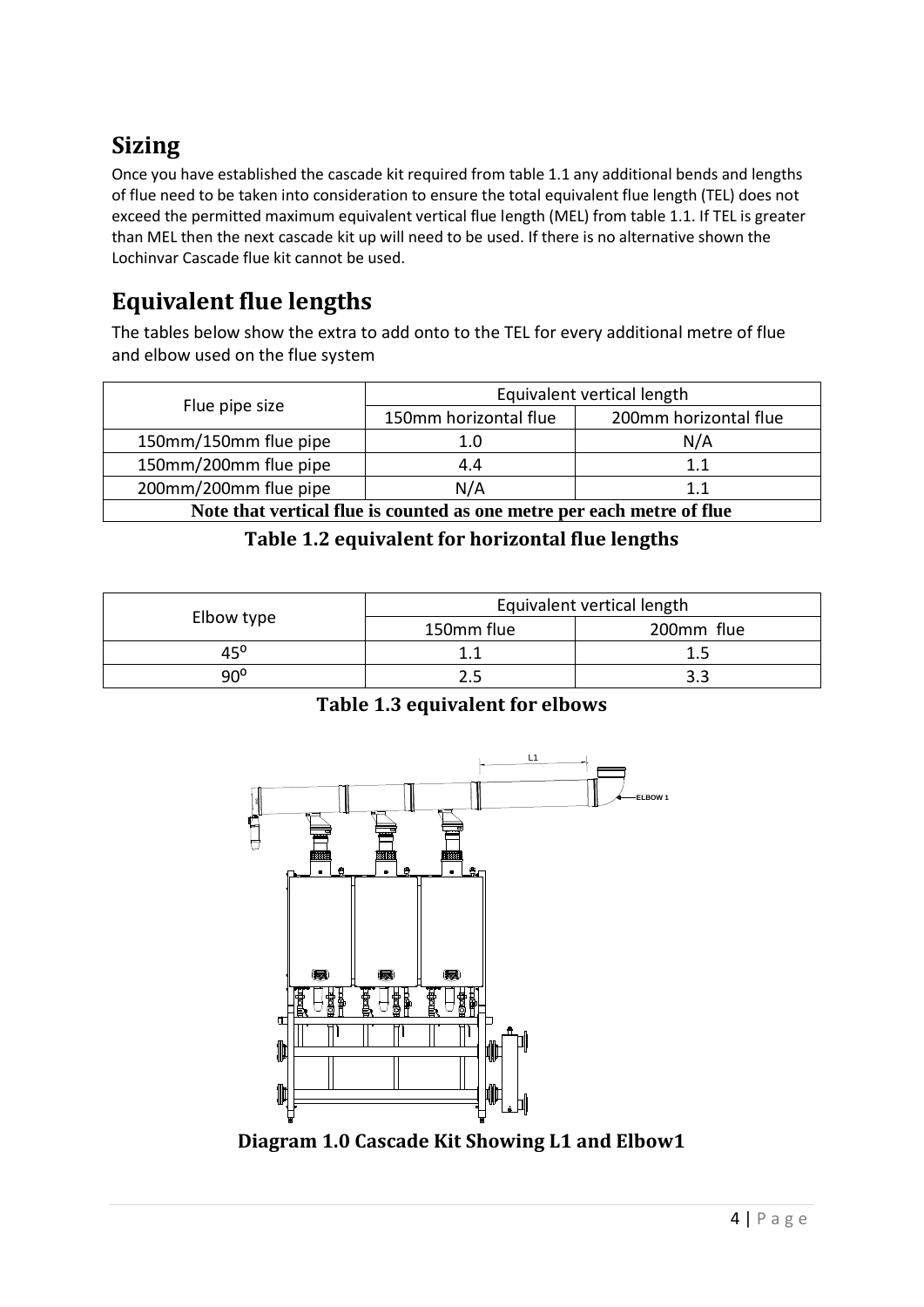# **Example**

A boiler system of 3no CPM 77 boilers are to be used on a cascade system consisting of:

5 metre extra horizontal run after header – Dimension L1 A total of 10 metres horizontal sections after Elbow 1 2 Additional 90° Bends after Elbow 1 - Do not count Elbow1 A total of 22 meters vertical sections after Elbow 1

Using table 1.1 the first cascade kit available is the 150mmHeader/150mm Flue CASKIT 003, this has an **MEL** of **29 metres**. Using tables 1.2 and 1.3 we can calculate the below:

|                                         | Total <b>equivalent</b> length $(TEL) = 5$ metres horizontal flue $(L1)$ | $5.0 \times 1.0 = 5.0$   |
|-----------------------------------------|--------------------------------------------------------------------------|--------------------------|
|                                         | 90° bend (150mm)                                                         | $2.0 \times 2.5 = 5.0$   |
|                                         | <b>Additional Horizontal Sections</b>                                    | $10.0 \times 1.0 = 10.0$ |
|                                         | 22 meters vertical flue                                                  | $22.0 \times 1.0 = 22.0$ |
| TEL = $5.0+5.0+10.0+22.0 = 42.0$ metres |                                                                          |                          |

The allowed MEL for CASKIT003 is **29.0 metres**, meaning this flue system is **not suitable**.

Now move up to the next available cascade kit 150mmHeader/200mmFlue CASKIT004 This has an **MEL** of **50 metres**. Using tables 1.2 and 1.3 we can calculate the below:

| Total equivalent length (TEL) = 5 meters horizontal flue $(L1)$ | $5.0 \times 4.4 = 22.0$ |
|-----------------------------------------------------------------|-------------------------|
| 90° bend (200mm)                                                | $2.0 \times 3.3 = 6.6$  |
| Additional Horizontal Sections (200mm)                          | $10.0 \times 1.1 = 11$  |
| 22.0 metres vertical flue $=$                                   | $22.0 \times 1 = 22.0$  |

TEL =22.0+6.6+11.0 +22.0 =**61.6 metres**

Allowed MEL for CASKIT004 =**50** so this flue system is **not suitable**.

The next available cascade kit 200mmHeader/200mmFlue CASKIT005 This has an **MEL** of **50 metres**. Using tables 1.2 and 1.3 we can calculate the below:

|                                | Total <b>equivalent</b> length $(TEL) = 5$ metres horizontal flue $(L1)$ | $5.0 \times 1.1 = 5.5$   |
|--------------------------------|--------------------------------------------------------------------------|--------------------------|
|                                | 90° bend (200mm)                                                         | $2.0 \times 3.3 = 6.6$   |
|                                | <b>Additional Horizontal Sections</b>                                    | $10.0 \times 1.1 = 11.0$ |
|                                | 22 meters vertical flue                                                  | $22.0 \times 1.0 = 22.0$ |
| ---<br>FF 66440.330 <b>1F4</b> |                                                                          |                          |

TEL =5.5+6.6+11.0+22.0 =**45.1 metres**

The allowed MEL for CASKIT005 is **50.0 metres**, meaning this flue system is **suitable**.

CASKIT005 should be selected.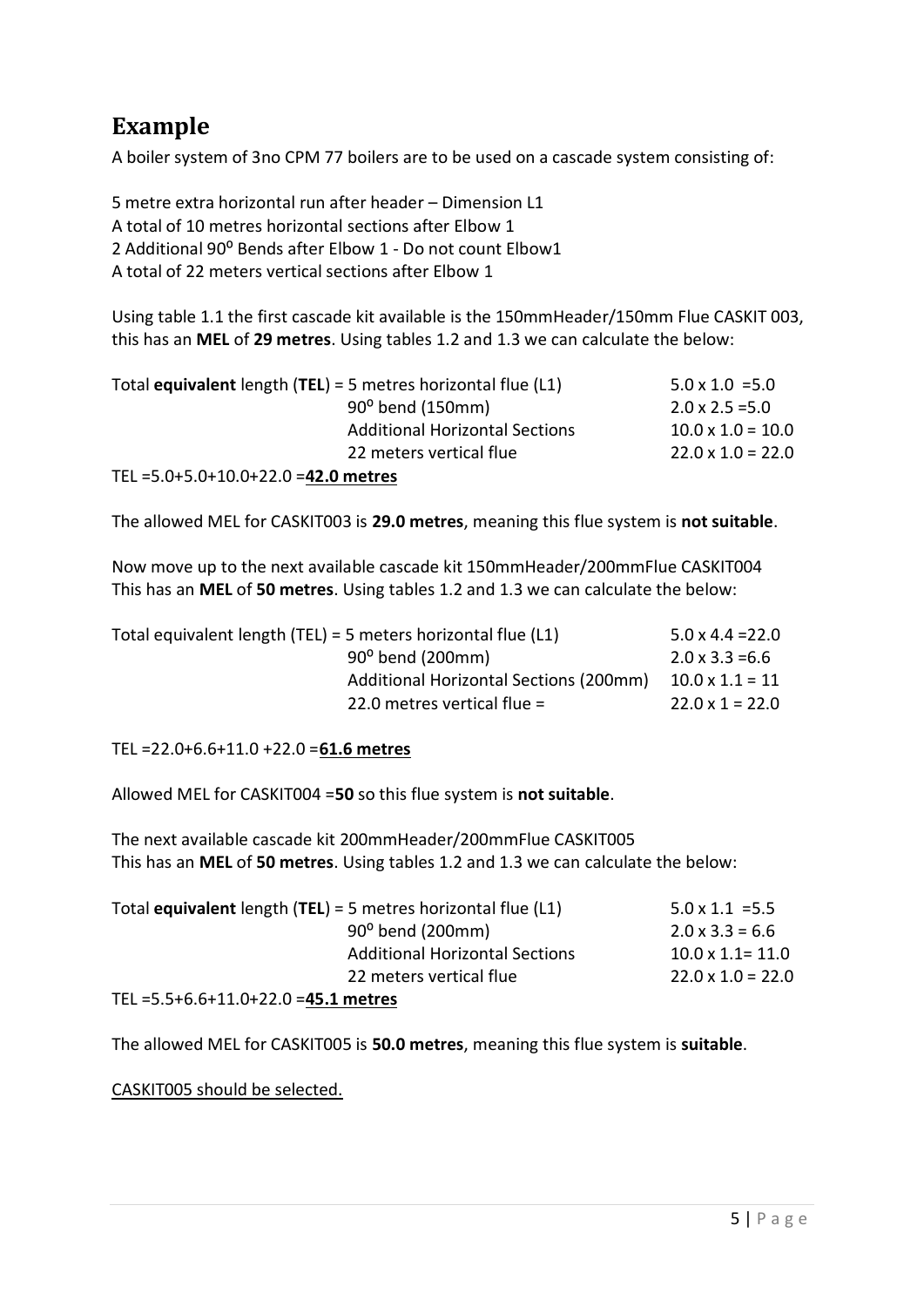# **CASCADE FLUE SYSTEM FOR 2 APPLIANCES** MODELS **CPM 58 & CPM 77 EF80 150 mm HEADER – 150 mm FLUE Maximum Equivalent Flue Length = 50 Metres (All Models)** Deduct 2.5 metres for each 90° Bend Deduct 1.1 metres for each 45° Bend Deduct 1.0 metre for each 1.0 metre of 150 mm dia horizontal length **Each Flue Kit includes all items marked as Std Spec Part No Description CONSERVING Std Spec** M81630 CASCADE SYSTEM - 150mm - 2 BOILERS 1 M85271 EXTENSION - 80mm X 500mm 2 M85283 EXPANDER 80mm - 100mm 2 M87927 AIR INTAKE FILTER 80/125 CONCENTRIC 2 M70359 ROOF TERMINAL - 150mm M70322 EXTENSION - 150mm x 1000mm M70324 EXTENSION - 150mm x 2000mm M70327 CONDENSATE DRAIN - 150mm M70331 ELBOW 150mm - 90° M70332 ELBOW 150mm - 45° M87196 WALL CLAMP - 150mm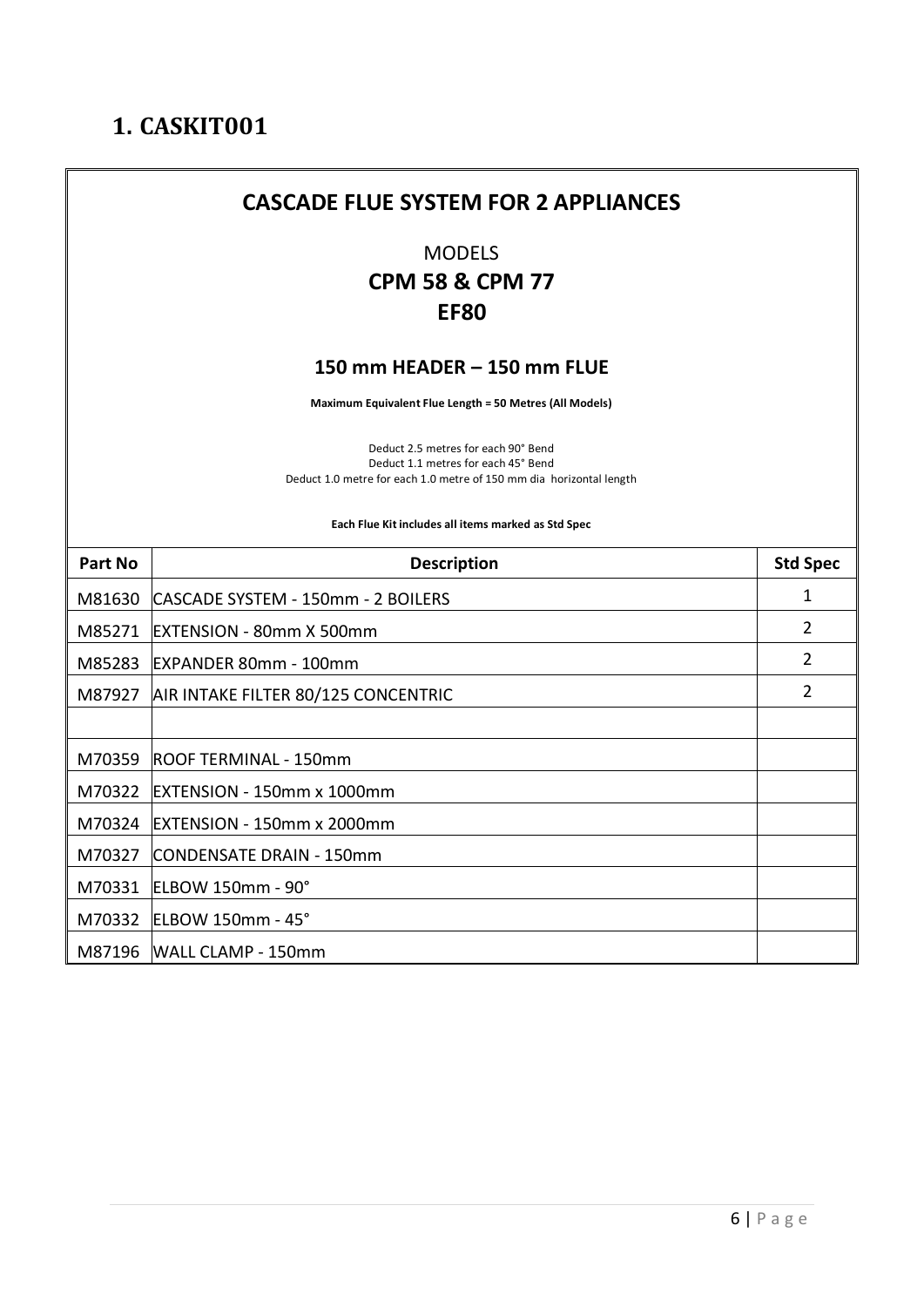Ï

|         | <b>CASCADE FLUE SYSTEM FOR 2 APPLIANCES</b>                                                                                                       |                 |
|---------|---------------------------------------------------------------------------------------------------------------------------------------------------|-----------------|
|         | <b>MODELS</b><br><b>CPM 96 &amp; CPM 116</b><br><b>EF100 &amp; EF120</b>                                                                          |                 |
|         | 150 mm HEADER - 150 mm FLUE                                                                                                                       |                 |
|         | Maximum Equivalent Flue Length = 50 Metres (All Models)                                                                                           |                 |
|         | Deduct 2.5 metres for each 90° Bend<br>Deduct 1.1 metres for each 45° Bend<br>Deduct 1.0 metre for each 1.0 metre of 150 mm dia horizontal length |                 |
|         | Each Flue Kit includes all items marked as Std Spec                                                                                               |                 |
|         |                                                                                                                                                   |                 |
| Part No | <b>Description</b>                                                                                                                                | <b>Std Spec</b> |
| M81630  | CASCADE SYSTEM - 150mm - 2 BOILERS                                                                                                                | 1               |
| M87957  | AIR INTAKE FILTER 100/150 CONCENTRIC                                                                                                              | $\overline{2}$  |
|         |                                                                                                                                                   |                 |
| M70359  | ROOF TERMINAL - 150mm                                                                                                                             |                 |
| M70322  | <b>EXTENSION - 150mm x 1000mm</b>                                                                                                                 |                 |
| M70324  | <b>EXTENSION - 150mm x 2000mm</b>                                                                                                                 |                 |
| M70327  | CONDENSATE DRAIN - 150mm                                                                                                                          |                 |
| M70331  | <b>ELBOW 150mm - 90°</b>                                                                                                                          |                 |
|         | M70332 ELBOW 150mm - 45°                                                                                                                          |                 |

and the control of the control of the control of the control of the control of the control of the control of the

 $\overline{\phantom{0}}$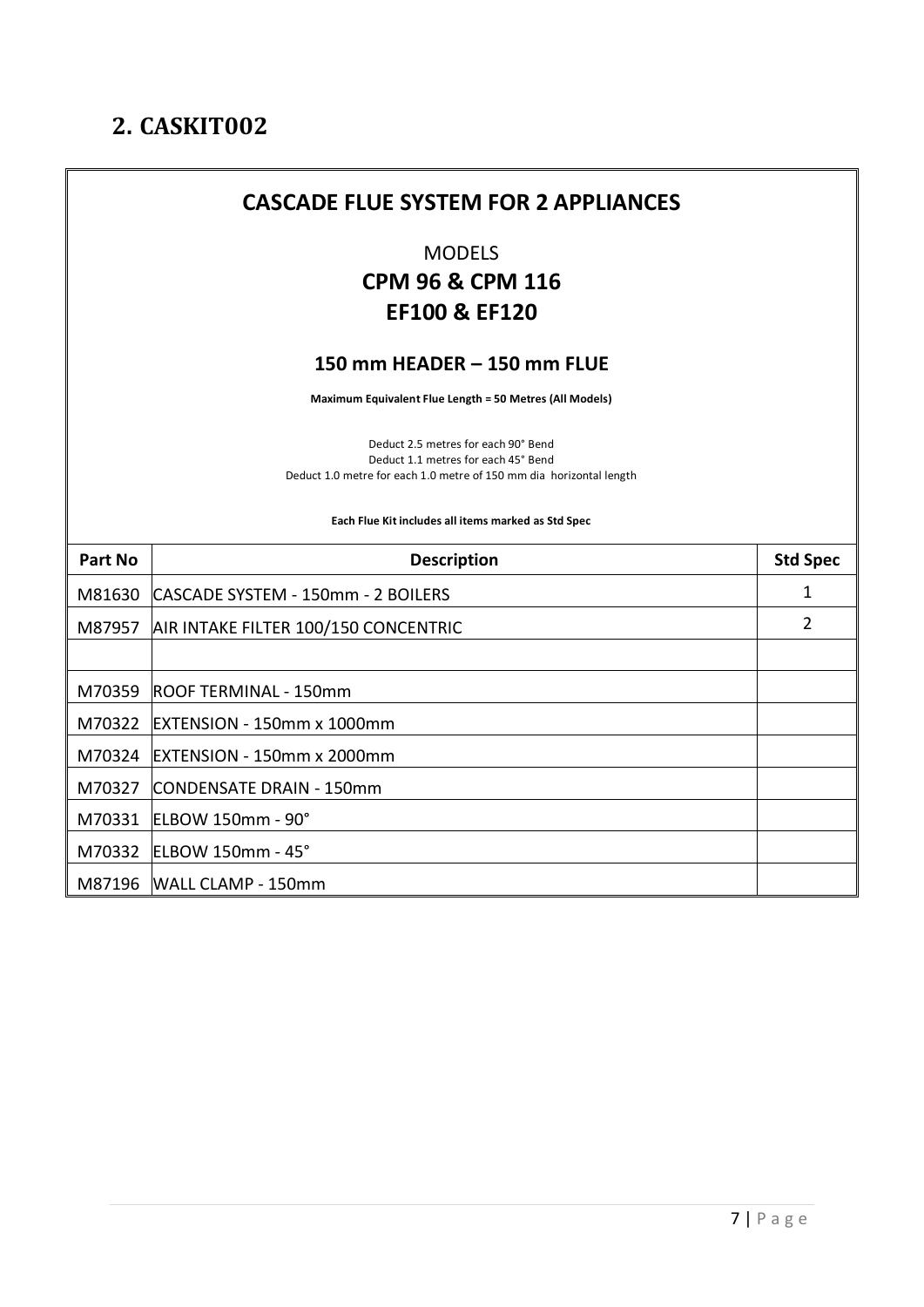|                | <b>CASCADE FLUE SYSTEM FOR 3 APPLIANCES</b>                                                                                                                                                              |                 |
|----------------|----------------------------------------------------------------------------------------------------------------------------------------------------------------------------------------------------------|-----------------|
|                | <b>MODELS</b><br><b>CPM 58 &amp; CPM 77</b><br><b>EF80</b>                                                                                                                                               |                 |
|                | 150 mm HEADER - 150 mm FLUE                                                                                                                                                                              |                 |
|                | Maximum Equivalent Flue Length = 50 Metres (CPM 58)                                                                                                                                                      |                 |
|                | Maximum Equivalent Flue Length = 29 Metres (CPM 77 & EF80)                                                                                                                                               |                 |
|                | Deduct 2.5 metres for each 90° Bend<br>Deduct 1.1 metres for each 45° Bend<br>Deduct 1.0 metre for each 1.0 metre of 150 mm dia horizontal length<br>Each Flue Kit includes all items marked as Std Spec |                 |
| <b>Part No</b> | <b>Description</b>                                                                                                                                                                                       | <b>Std Spec</b> |
|                | M81630 CASCADE SYSTEM - 150mm - 2 BOILERS                                                                                                                                                                | 1               |
|                | M81631 CASCADE SYSTEM - 150mm - ADDITIONAL BOILER                                                                                                                                                        | 1               |
|                | M85271 EXTENSION - 80mm X 500mm                                                                                                                                                                          | 3               |
|                | M85283 EXPANDER 80mm - 100mm                                                                                                                                                                             | 3               |
|                | M87927 AIR INTAKE FILTER 80/125 CONCENTRIC                                                                                                                                                               | 3               |
|                |                                                                                                                                                                                                          |                 |
|                | M70359 ROOF TERMINAL - 150mm                                                                                                                                                                             |                 |
|                | M70322 EXTENSION - 150mm x 1000mm                                                                                                                                                                        |                 |
|                | M70324 EXTENSION - 150mm x 2000mm                                                                                                                                                                        |                 |
|                | M70327 CONDENSATE DRAIN - 150mm                                                                                                                                                                          |                 |
|                | M70331 ELBOW 150mm - 90°                                                                                                                                                                                 |                 |
|                | M70332 ELBOW 150mm - 45°                                                                                                                                                                                 |                 |
|                | M87196 WALL CLAMP - 150mm                                                                                                                                                                                |                 |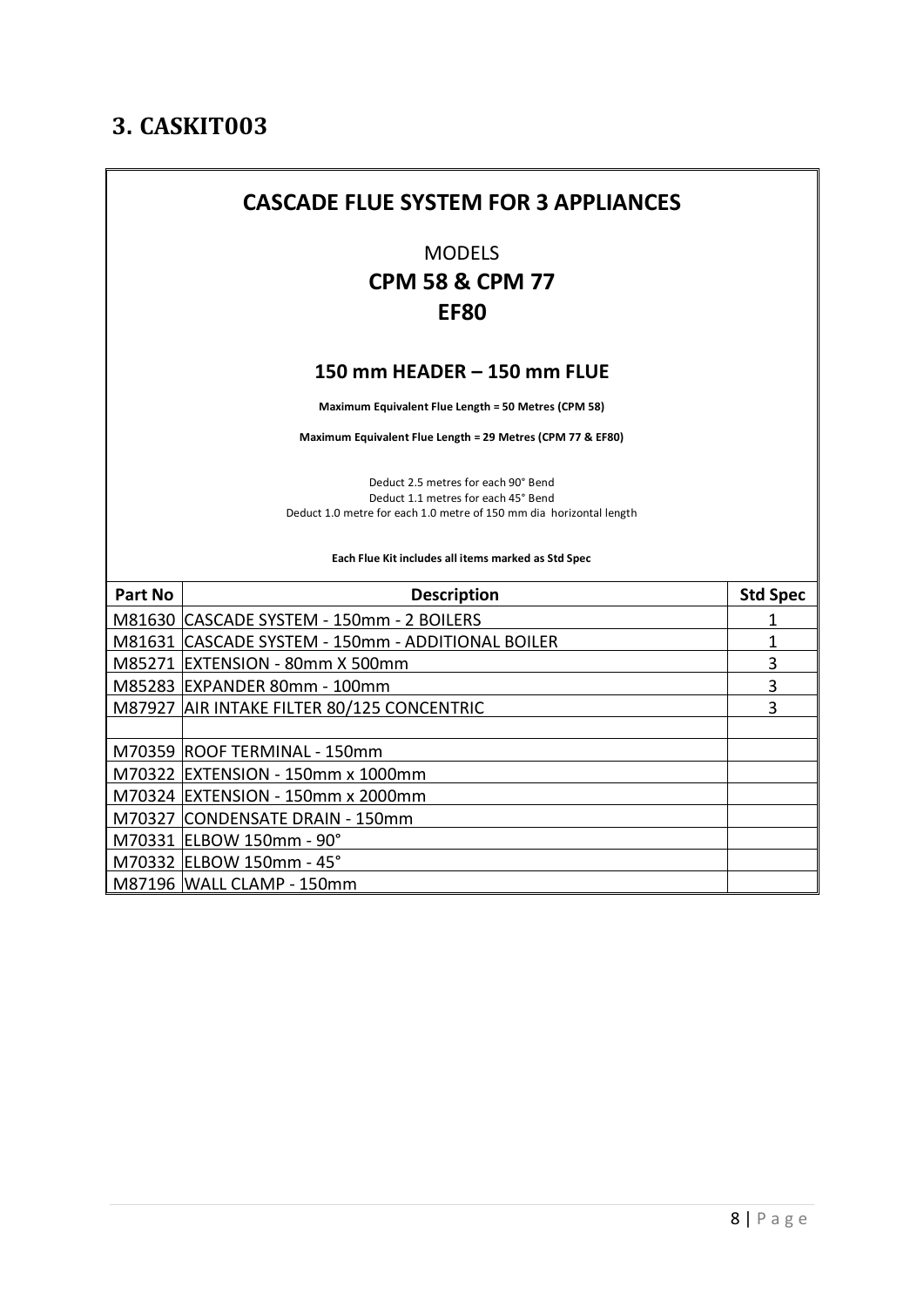|                | <b>CASCADE FLUE SYSTEM FOR 3 APPLIANCES</b>                                                                                                                                                                                                                                                                                                                                                 |                                  |
|----------------|---------------------------------------------------------------------------------------------------------------------------------------------------------------------------------------------------------------------------------------------------------------------------------------------------------------------------------------------------------------------------------------------|----------------------------------|
|                | <b>MODELS</b><br><b>CPM 77</b><br><b>EF80</b>                                                                                                                                                                                                                                                                                                                                               |                                  |
|                | 150 mm HEADER - 200 mm FLUE                                                                                                                                                                                                                                                                                                                                                                 |                                  |
|                | <b>Maximum Equivalent Flue Length = 50 Metres</b>                                                                                                                                                                                                                                                                                                                                           |                                  |
|                | Deduct 1.1 metres for each 150 mm 90° Bend<br>Deduct 3.3 metres for each 200 mm 90° Bend<br>Deduct 1.1 metres for each 150 mm 45° Bend<br>Deduct 1.1 metres for each 200 mm 45° Bend<br>Deduct 4.0 metres for each 1.0 metre of 150 mm dia horizontal length<br>Deduct 1.1 metres for each 1.0 metre of 200 mm dia horizontal length<br>Each Flue Kit includes all items marked as Std Spec |                                  |
|                |                                                                                                                                                                                                                                                                                                                                                                                             |                                  |
|                |                                                                                                                                                                                                                                                                                                                                                                                             |                                  |
| <b>Part No</b> | <b>Description</b>                                                                                                                                                                                                                                                                                                                                                                          | <b>Std Spec</b>                  |
|                | M70342 EXPANDER 150mm - 200mm                                                                                                                                                                                                                                                                                                                                                               | 1                                |
|                | M81630 CASCADE SYSTEM - 150mm - 2 BOILERS                                                                                                                                                                                                                                                                                                                                                   | $\overline{1}$<br>$\overline{1}$ |
|                | M81631 CASCADE SYSTEM - 150mm - ADDITIONAL BOILER<br>M85271 EXTENSION - 80mm X 500mm                                                                                                                                                                                                                                                                                                        | 3                                |
|                | M85283 EXPANDER 80mm - 100mm                                                                                                                                                                                                                                                                                                                                                                | 3                                |
|                | M87927 AIR INTAKE FILTER 80/125 CONCENTRIC                                                                                                                                                                                                                                                                                                                                                  | 3                                |
|                |                                                                                                                                                                                                                                                                                                                                                                                             |                                  |
|                | M70439 ROOF TERMINAL - 200mm                                                                                                                                                                                                                                                                                                                                                                |                                  |
|                | M70322 EXTENSION - 150mm x 1000mm                                                                                                                                                                                                                                                                                                                                                           |                                  |
|                | M70324 EXTENSION - 150mm x 2000mm                                                                                                                                                                                                                                                                                                                                                           |                                  |
|                | M70402 EXTENSION - 200mm X 1000mm                                                                                                                                                                                                                                                                                                                                                           |                                  |
|                | M70404 EXTENSION - 200mm X 2000mm                                                                                                                                                                                                                                                                                                                                                           |                                  |
|                | M70411 ELBOW 200mm - 90°                                                                                                                                                                                                                                                                                                                                                                    |                                  |
|                | M70412 ELBOW 200mm - 45°                                                                                                                                                                                                                                                                                                                                                                    |                                  |
|                | M87196 WALL CLAMP - 150mm                                                                                                                                                                                                                                                                                                                                                                   |                                  |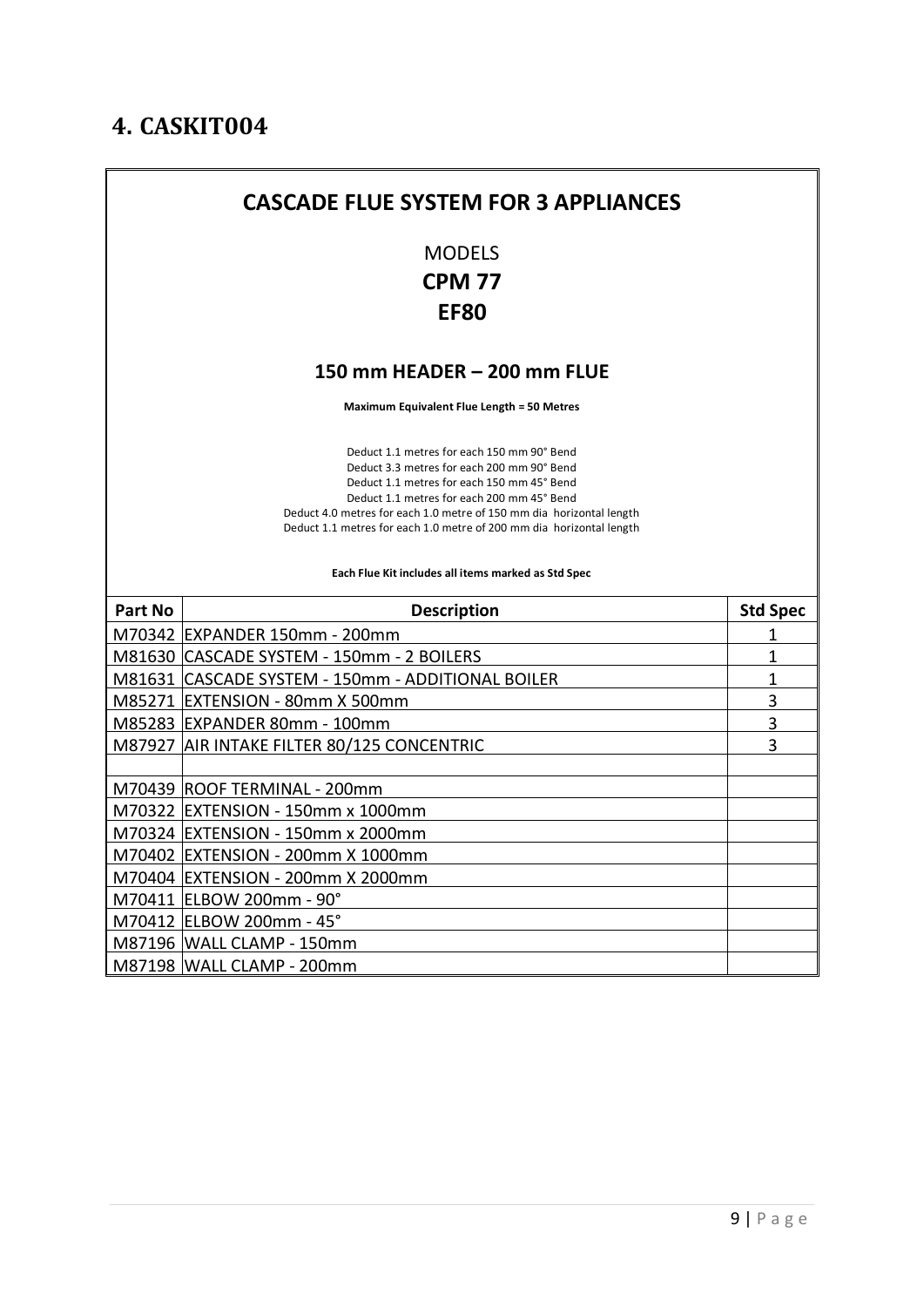## **CASCADE FLUE SYSTEM FOR 3 APPLIANCES** MODELS **CPM 77 EF80 200 mm HEADER – 200 mm FLUE Maximum Equivalent Flue Length = 50 Metres** Deduct 3.3 metres for each 90° Bend Deduct 1.5 metres for each 45° Bend Deduct 1.1 metres for each 1.0 metre of 200 mm dia horizontal length **Each Flue Kit includes all items marked as Std Spec Part No Description State Specific State Specific State Specific State Specific State Specific State Specific State Specific State Specific State Specific State Specific State Specific State Specific State Specific St** M81632 CASCADE SYSTEM - 200mm - 2 BOILERS 1 M81633 CASCADE SYSTEM - 200mm - ADDITIONAL BOILER 1 M85271 EXTENSION - 80mm X 500mm 3 M85283 EXPANDER 80mm - 100mm 3 M87927 AIR INTAKE FILTER 80/125 CONCENTRIC 3 M70439 ROOF TERMINAL - 200mm M70402 EXTENSION - 200mm X 1000mm M70404 EXTENSION - 200mm X 2000mm M70411 ELBOW 200mm - 90° M70412 ELBOW 200mm - 45° M87198 WALL CLAMP - 200mm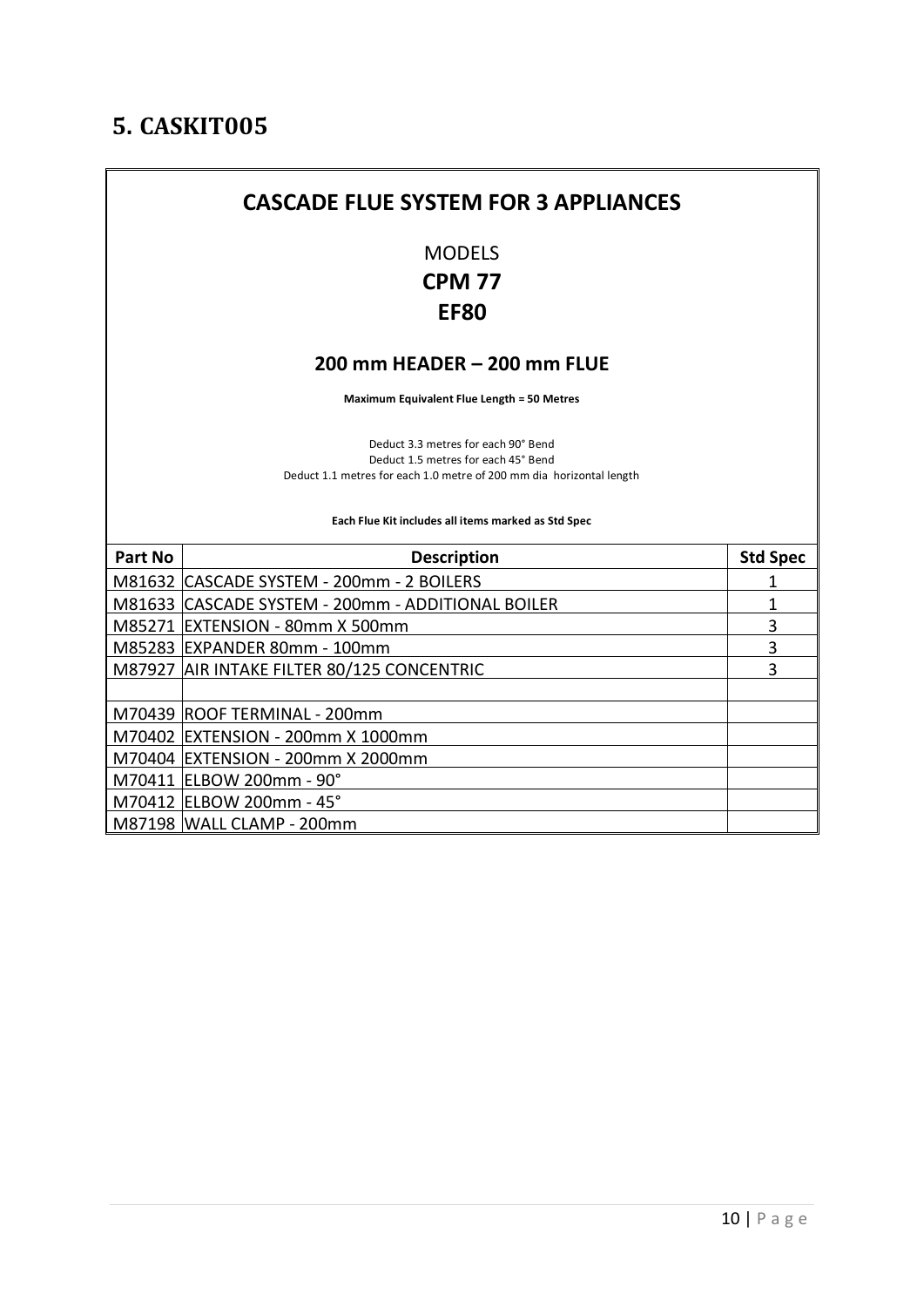| <b>MODELS</b><br><b>CPM 96 &amp; CPM 116</b><br><b>EF100 &amp; EF120</b><br>150 mm HEADER - 150 mm FLUE<br>Maximum Equivalent Flue Length = 23 Metres (CPM 96/EF100)<br>Maximum Equivalent Flue Length = 13 Metres (CPM 116/EF120)<br>Deduct 2.5 metres for each 90° Bend<br>Deduct 1.1 metres for each 45° Bend<br>Deduct 1.0 metre for each 1.0 metre of 150 mm dia horizontal length<br>Each Flue Kit includes all items marked as Std Spec<br><b>Part No</b><br><b>Std Spec</b><br><b>Description</b><br>M81630 CASCADE SYSTEM - 150mm - 2 BOILERS<br>1<br>M81631 CASCADE SYSTEM - 150mm - ADDITIONAL BOILER<br>1<br>3<br>M87957 AIR INTAKE FILTER 100/150 CONCENTRIC<br>M70359 ROOF TERMINAL - 150mm<br>M70322 EXTENSION - 150mm x 1000mm<br>M70324 EXTENSION - 150mm x 2000mm<br>M70327 CONDENSATE DRAIN - 150mm<br>M70331 ELBOW 150mm - 90°<br>M70332 ELBOW 150mm - 45° | <b>CASCADE FLUE SYSTEM FOR 3 APPLIANCES</b> |  |
|--------------------------------------------------------------------------------------------------------------------------------------------------------------------------------------------------------------------------------------------------------------------------------------------------------------------------------------------------------------------------------------------------------------------------------------------------------------------------------------------------------------------------------------------------------------------------------------------------------------------------------------------------------------------------------------------------------------------------------------------------------------------------------------------------------------------------------------------------------------------------------|---------------------------------------------|--|
|                                                                                                                                                                                                                                                                                                                                                                                                                                                                                                                                                                                                                                                                                                                                                                                                                                                                                |                                             |  |
|                                                                                                                                                                                                                                                                                                                                                                                                                                                                                                                                                                                                                                                                                                                                                                                                                                                                                |                                             |  |
|                                                                                                                                                                                                                                                                                                                                                                                                                                                                                                                                                                                                                                                                                                                                                                                                                                                                                |                                             |  |
|                                                                                                                                                                                                                                                                                                                                                                                                                                                                                                                                                                                                                                                                                                                                                                                                                                                                                |                                             |  |
|                                                                                                                                                                                                                                                                                                                                                                                                                                                                                                                                                                                                                                                                                                                                                                                                                                                                                |                                             |  |
|                                                                                                                                                                                                                                                                                                                                                                                                                                                                                                                                                                                                                                                                                                                                                                                                                                                                                |                                             |  |
|                                                                                                                                                                                                                                                                                                                                                                                                                                                                                                                                                                                                                                                                                                                                                                                                                                                                                |                                             |  |
|                                                                                                                                                                                                                                                                                                                                                                                                                                                                                                                                                                                                                                                                                                                                                                                                                                                                                |                                             |  |
|                                                                                                                                                                                                                                                                                                                                                                                                                                                                                                                                                                                                                                                                                                                                                                                                                                                                                |                                             |  |
|                                                                                                                                                                                                                                                                                                                                                                                                                                                                                                                                                                                                                                                                                                                                                                                                                                                                                |                                             |  |
|                                                                                                                                                                                                                                                                                                                                                                                                                                                                                                                                                                                                                                                                                                                                                                                                                                                                                |                                             |  |
|                                                                                                                                                                                                                                                                                                                                                                                                                                                                                                                                                                                                                                                                                                                                                                                                                                                                                |                                             |  |
|                                                                                                                                                                                                                                                                                                                                                                                                                                                                                                                                                                                                                                                                                                                                                                                                                                                                                |                                             |  |
|                                                                                                                                                                                                                                                                                                                                                                                                                                                                                                                                                                                                                                                                                                                                                                                                                                                                                |                                             |  |
|                                                                                                                                                                                                                                                                                                                                                                                                                                                                                                                                                                                                                                                                                                                                                                                                                                                                                |                                             |  |
|                                                                                                                                                                                                                                                                                                                                                                                                                                                                                                                                                                                                                                                                                                                                                                                                                                                                                |                                             |  |
|                                                                                                                                                                                                                                                                                                                                                                                                                                                                                                                                                                                                                                                                                                                                                                                                                                                                                |                                             |  |
| M87196   WALL CLAMP - 150mm                                                                                                                                                                                                                                                                                                                                                                                                                                                                                                                                                                                                                                                                                                                                                                                                                                                    |                                             |  |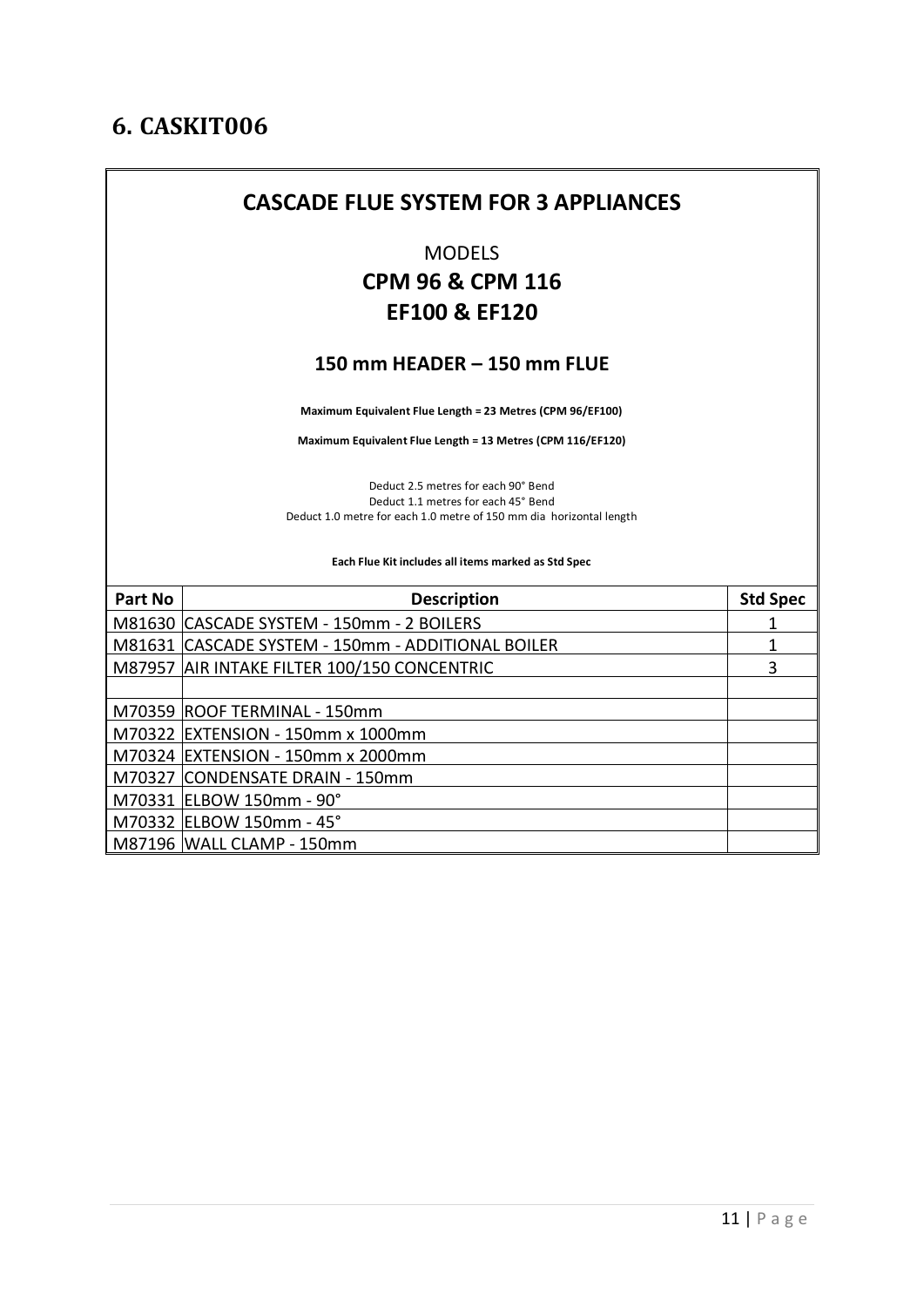|                | <b>CASCADE FLUE SYSTEM FOR 3 APPLIANCES</b>                                                                                                                                                                                                                                                                                          |                 |
|----------------|--------------------------------------------------------------------------------------------------------------------------------------------------------------------------------------------------------------------------------------------------------------------------------------------------------------------------------------|-----------------|
|                | <b>MODELS</b><br><b>CPM 96 &amp; CPM 116</b><br><b>EF100 &amp; EF120</b>                                                                                                                                                                                                                                                             |                 |
|                | 150 mm HEADER - 200 mm FLUE                                                                                                                                                                                                                                                                                                          |                 |
|                | Maximum Equivalent Flue Length = 50 Metres (All Models)                                                                                                                                                                                                                                                                              |                 |
|                | Deduct 1.1 metres for each 150 mm 90° Bend<br>Deduct 3.3 metres for each 200 mm 90° Bend<br>Deduct 1.1 metres for each 150 mm 45° Bend<br>Deduct 1.1 metres for each 200 mm 45° Bend<br>Deduct 4.0 metres for each 1.0 metre of 150 mm dia horizontal length<br>Deduct 1.1 metres for each 1.0 metre of 200 mm dia horizontal length |                 |
|                | Each Flue Kit includes all items marked as Std Spec                                                                                                                                                                                                                                                                                  |                 |
| <b>Part No</b> | <b>Description</b>                                                                                                                                                                                                                                                                                                                   | <b>Std Spec</b> |
|                | M70342 EXPANDER 150mm - 200mm                                                                                                                                                                                                                                                                                                        | 1               |
|                | M81630 CASCADE SYSTEM - 150mm - 2 BOILERS                                                                                                                                                                                                                                                                                            | 1               |
|                | M81631 CASCADE SYSTEM - 150mm - ADDITIONAL BOILER                                                                                                                                                                                                                                                                                    | 1               |
|                | M87957 AIR INTAKE FILTER 100/150 CONCENTRIC                                                                                                                                                                                                                                                                                          | 3               |
|                |                                                                                                                                                                                                                                                                                                                                      |                 |
|                | M70439 ROOF TERMINAL - 200mm                                                                                                                                                                                                                                                                                                         |                 |
|                | M70322 EXTENSION - 150mm x 1000mm                                                                                                                                                                                                                                                                                                    |                 |
|                | M70324 EXTENSION - 150mm x 2000mm                                                                                                                                                                                                                                                                                                    |                 |
|                | M70402 EXTENSION - 200mm X 1000mm                                                                                                                                                                                                                                                                                                    |                 |
|                | M70404 EXTENSION - 200mm X 2000mm                                                                                                                                                                                                                                                                                                    |                 |
|                | M70411 ELBOW 200mm - 90°                                                                                                                                                                                                                                                                                                             |                 |
|                | M70412 ELBOW 200mm - 45°                                                                                                                                                                                                                                                                                                             |                 |
|                | M87196 WALL CLAMP - 150mm<br>M87198 WALL CLAMP - 200mm                                                                                                                                                                                                                                                                               |                 |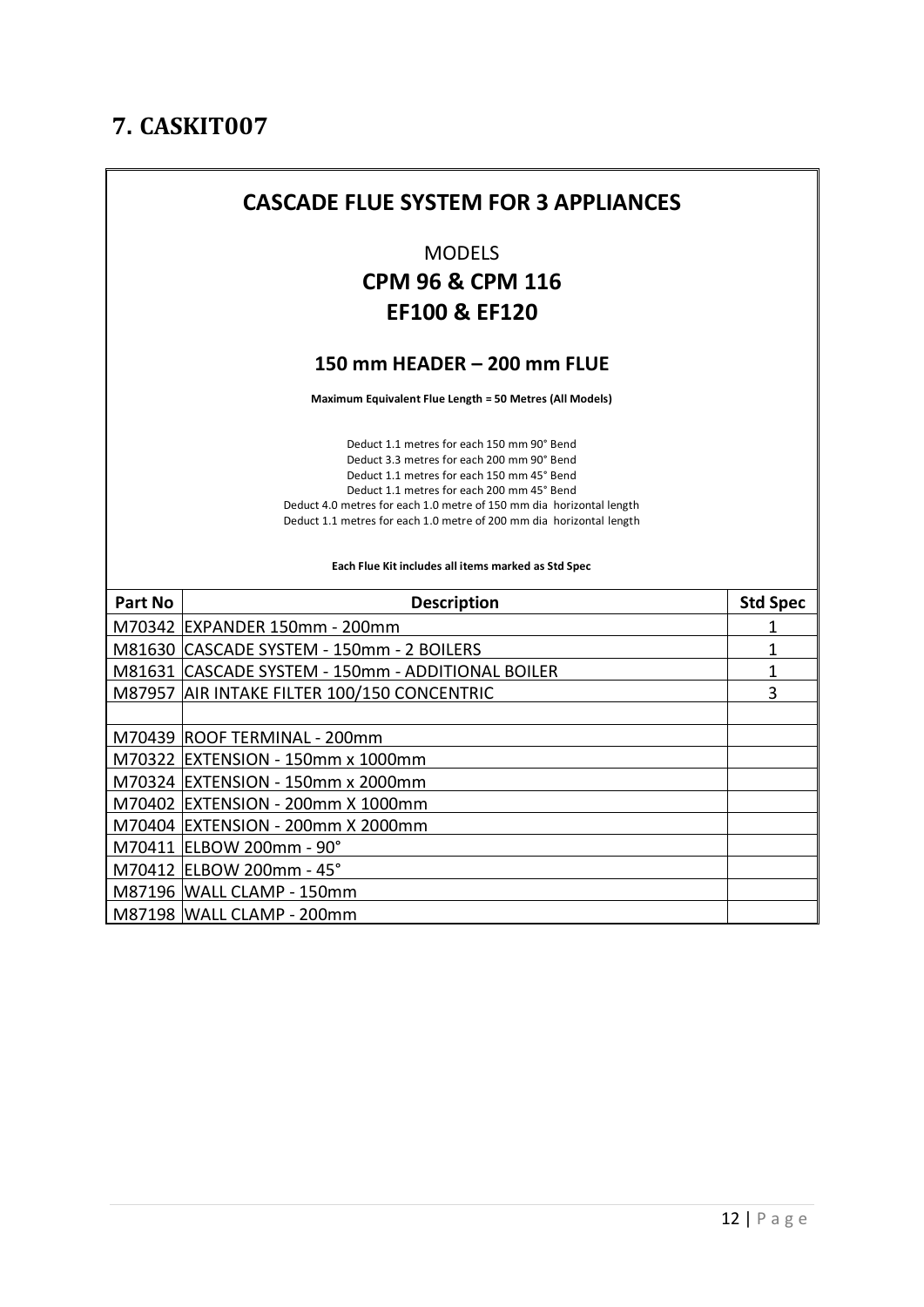#### **CASCADE FLUE SYSTEM FOR 3 APPLIANCES**

MODELS

#### **CPM 96 & CPM 116 EF100 & EF120**

#### **200 mm HEADER – 200 mm FLUE**

**Maximum Equivalent Flue Length = 50 Metres (All Models)**

Deduct 3.3 metres for each 90° Bend Deduct 1.5 metres for each 45° Bend Deduct 1.1 metres for each 1.0 metre of 200 mm dia horizontal length

**Each Flue Kit includes all items marked as Std Spec**

| <b>Part No</b> | <b>Description</b>                                 | <b>Std Spec</b> |
|----------------|----------------------------------------------------|-----------------|
|                | M81632 CASCADE SYSTEM - 200mm - 2 BOILERS          |                 |
|                | M81633  CASCADE SYSTEM - 200mm - ADDITIONAL BOILER |                 |
|                | M87957 AIR INTAKE FILTER 100/150 CONCENTRIC        | 3               |
|                |                                                    |                 |
|                | M70439 ROOF TERMINAL - 200mm                       |                 |
|                | M70402  EXTENSION - 200mm X 1000mm                 |                 |
|                | M70404  EXTENSION - 200mm X 2000mm                 |                 |
|                | M70411  ELBOW 200mm - 90°                          |                 |
|                | M70412  ELBOW 200mm - 45°                          |                 |
|                | M87198  WALL CLAMP - 200mm                         |                 |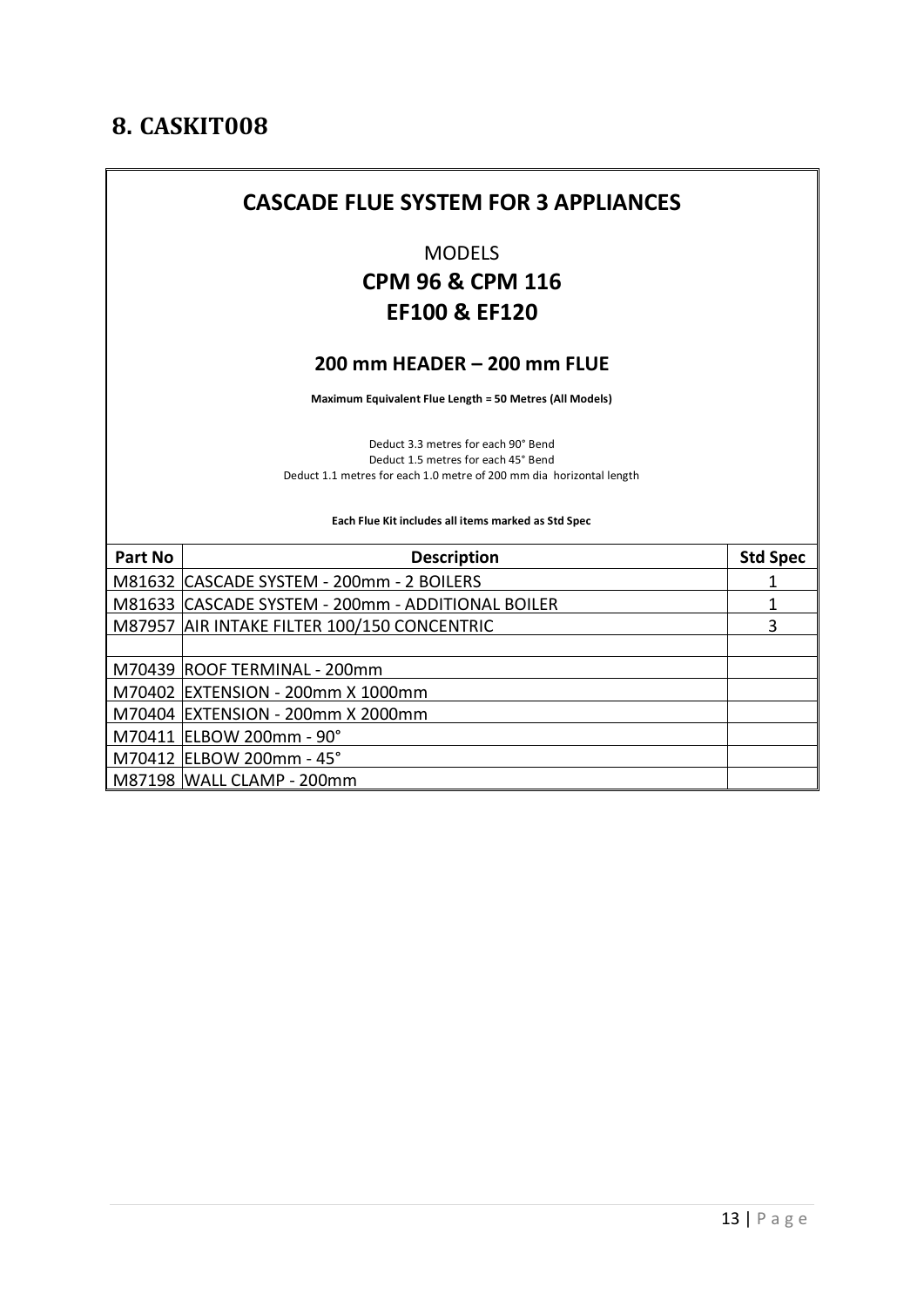# **CASCADE FLUE SYSTEM FOR 4 APPLIANCES** MODELS **CPM 58 150 mm HEADER – 150 mm FLUE Maximum Equivalent Flue Length = 13 Metres**  Deduct 2.5 metres for each 90° Bend Deduct 1.1 metres for each 45° Bend Deduct 1.0 metre for each 1.0 metre of 150 mm dia horizontal length **Each Flue Kit includes all items marked as Std Spec Part No Description CONSECTER STATE** M81630 CASCADE SYSTEM - 150mm - 2 BOILERS 1 M81631 CASCADE SYSTEM - 150mm - ADDITIONAL BOILER 2 M85271 EXTENSION - 80mm X 500mm 4 M85283 EXPANDER 80mm - 100mm 4 M87927 AIR INTAKE FILTER 80/125 CONCENTRIC 4 M70359 ROOF TERMINAL - 150mm M70322 EXTENSION - 150mm x 1000mm M70324 EXTENSION - 150mm x 2000mm M70327 CONDENSATE DRAIN - 150mm M70331 ELBOW 150mm - 90° M70332 ELBOW 150mm - 45° M87196 WALL CLAMP - 150mm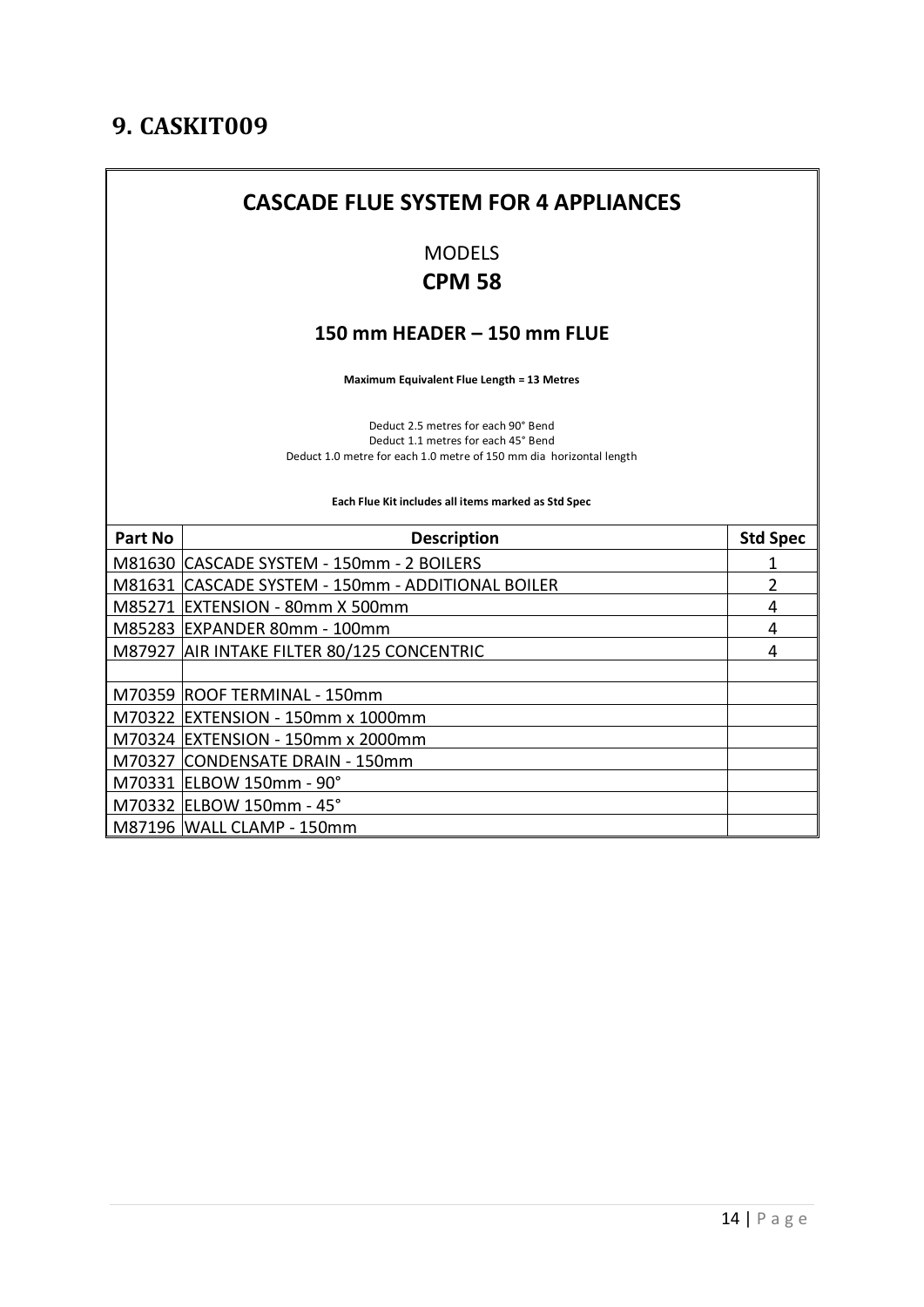| <b>CASCADE FLUE SYSTEM FOR 4 APPLIANCES</b>         |                                                                                                                                                                                                                                                                                                                                      |                 |  |  |
|-----------------------------------------------------|--------------------------------------------------------------------------------------------------------------------------------------------------------------------------------------------------------------------------------------------------------------------------------------------------------------------------------------|-----------------|--|--|
|                                                     | <b>MODELS</b><br><b>CPM 58 &amp; CPM 77</b><br><b>EF80</b>                                                                                                                                                                                                                                                                           |                 |  |  |
|                                                     | 150 mm HEADER - 200 mm FLUE                                                                                                                                                                                                                                                                                                          |                 |  |  |
|                                                     | Maximum Equivalent Flue Length = 50 Metres (All Models)                                                                                                                                                                                                                                                                              |                 |  |  |
|                                                     | Deduct 1.1 metres for each 150 mm 90° Bend<br>Deduct 3.3 metres for each 200 mm 90° Bend<br>Deduct 1.1 metres for each 150 mm 45° Bend<br>Deduct 1.1 metres for each 200 mm 45° Bend<br>Deduct 4.0 metres for each 1.0 metre of 150 mm dia horizontal length<br>Deduct 1.1 metres for each 1.0 metre of 200 mm dia horizontal length |                 |  |  |
| Each Flue Kit includes all items marked as Std Spec |                                                                                                                                                                                                                                                                                                                                      |                 |  |  |
| Part No                                             | <b>Description</b>                                                                                                                                                                                                                                                                                                                   | <b>Std Spec</b> |  |  |
|                                                     | M70342 EXPANDER 150mm - 200mm                                                                                                                                                                                                                                                                                                        | 1               |  |  |
|                                                     | M81630 CASCADE SYSTEM - 150mm - 2 BOILERS                                                                                                                                                                                                                                                                                            | 1               |  |  |
|                                                     | M81631 CASCADE SYSTEM - 150mm - ADDITIONAL BOILER                                                                                                                                                                                                                                                                                    | 2               |  |  |
|                                                     | M85271 EXTENSION - 80mm X 500mm                                                                                                                                                                                                                                                                                                      | 4               |  |  |
|                                                     | M85283 EXPANDER 80mm - 100mm                                                                                                                                                                                                                                                                                                         | 4               |  |  |
|                                                     | M87927 AIR INTAKE FILTER 80/125 CONCENTRIC                                                                                                                                                                                                                                                                                           | 4               |  |  |
|                                                     |                                                                                                                                                                                                                                                                                                                                      |                 |  |  |
|                                                     | M70439 ROOF TERMINAL - 200mm                                                                                                                                                                                                                                                                                                         |                 |  |  |
|                                                     | M70322 EXTENSION - 150mm x 1000mm                                                                                                                                                                                                                                                                                                    |                 |  |  |
|                                                     | M70324 EXTENSION - 150mm x 2000mm                                                                                                                                                                                                                                                                                                    |                 |  |  |
|                                                     | M70402 EXTENSION - 200mm X 1000mm<br>M70404 EXTENSION - 200mm X 2000mm                                                                                                                                                                                                                                                               |                 |  |  |
|                                                     | M70411 ELBOW 200mm - 90°                                                                                                                                                                                                                                                                                                             |                 |  |  |
|                                                     | M70412 ELBOW 200mm - 45°                                                                                                                                                                                                                                                                                                             |                 |  |  |
|                                                     | M87196   WALL CLAMP - 150mm                                                                                                                                                                                                                                                                                                          |                 |  |  |
|                                                     | M87198 WALL CLAMP - 200mm                                                                                                                                                                                                                                                                                                            |                 |  |  |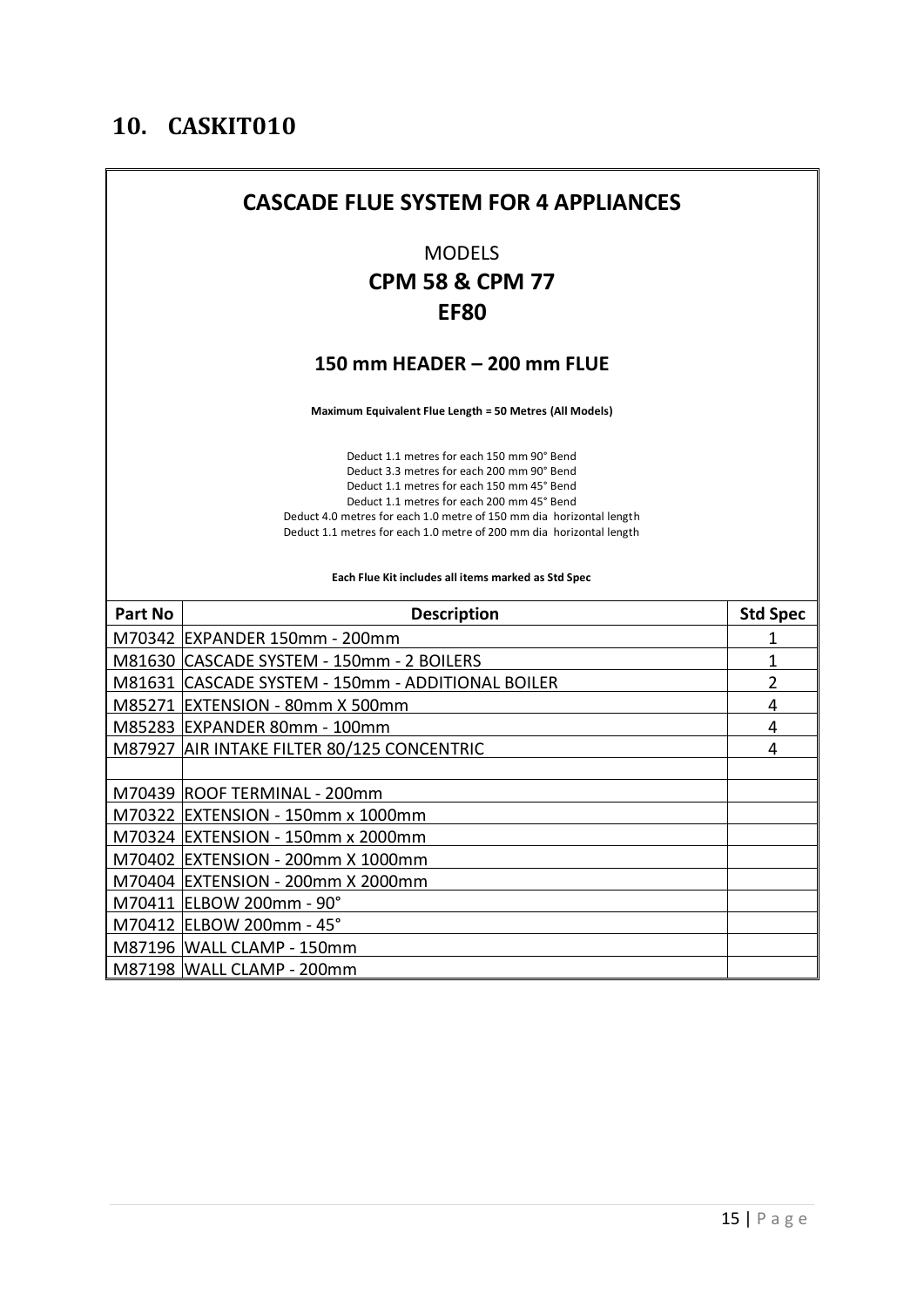# **CASCADE FLUE SYSTEM FOR 4 APPLIANCES** MODELS **CPM 58 & CPM 77 EF80 200 mm HEADER – 200 mm FLUE Maximum Equivalent Flue Length = 50 Metres (All Models)** Deduct 3.3 metres for each 90° Bend Deduct 1.5 metres for each 45° Bend

Deduct 1.1 metres for each 1.0 metre of 200 mm dia horizontal length

**Each Flue Kit includes all items marked as Std Spec**

| Part No | <b>Description</b>                                | <b>Std Spec</b> |
|---------|---------------------------------------------------|-----------------|
|         | M81632 CASCADE SYSTEM - 200mm - 2 BOILERS         |                 |
|         | M81633 CASCADE SYSTEM - 200mm - ADDITIONAL BOILER | 2               |
|         | M85271 EXTENSION - 80mm X 500mm                   | 4               |
|         | M85283 EXPANDER 80mm - 100mm                      | 4               |
|         | M87927 AIR INTAKE FILTER 80/125 CONCENTRIC        | 4               |
|         |                                                   |                 |
|         | M70439 ROOF TERMINAL - 200mm                      |                 |
|         | M70402 EXTENSION - 200mm X 1000mm                 |                 |
|         | M70404 EXTENSION - 200mm X 2000mm                 |                 |
|         | M70411 ELBOW 200mm - 90°                          |                 |
|         | M70412 ELBOW 200mm - 45°                          |                 |
|         | M87198   WALL CLAMP - 200mm                       |                 |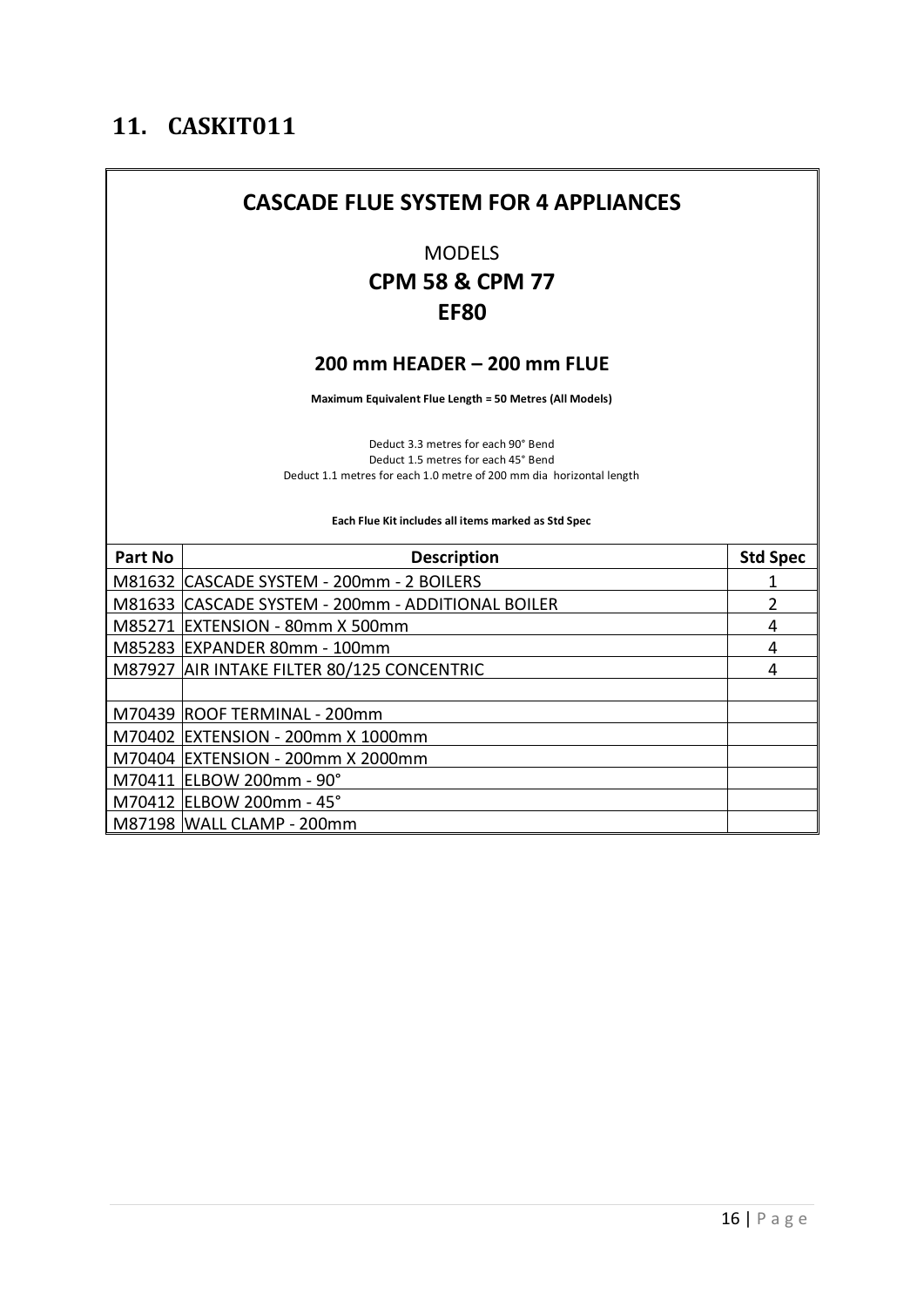'n

|                                                     | <b>CASCADE FLUE SYSTEM FOR 4 APPLIANCES</b>                                                                                                                                                                                                                                                                                          |                 |  |  |
|-----------------------------------------------------|--------------------------------------------------------------------------------------------------------------------------------------------------------------------------------------------------------------------------------------------------------------------------------------------------------------------------------------|-----------------|--|--|
|                                                     | <b>MODELS</b><br><b>CPM 96 &amp; CPM 116</b>                                                                                                                                                                                                                                                                                         |                 |  |  |
|                                                     | <b>EF100 &amp; EF120</b>                                                                                                                                                                                                                                                                                                             |                 |  |  |
|                                                     | 150 mm HEADER - 200 mm FLUE                                                                                                                                                                                                                                                                                                          |                 |  |  |
|                                                     | Maximum Equivalent Flue Length = 50 Metres (All Models)                                                                                                                                                                                                                                                                              |                 |  |  |
|                                                     | Deduct 1.1 metres for each 150 mm 90° Bend<br>Deduct 3.3 metres for each 200 mm 90° Bend<br>Deduct 1.1 metres for each 150 mm 45° Bend<br>Deduct 1.1 metres for each 200 mm 45° Bend<br>Deduct 4.0 metres for each 1.0 metre of 150 mm dia horizontal length<br>Deduct 1.1 metres for each 1.0 metre of 200 mm dia horizontal length |                 |  |  |
| Each Flue Kit includes all items marked as Std Spec |                                                                                                                                                                                                                                                                                                                                      |                 |  |  |
| Part No                                             | <b>Description</b>                                                                                                                                                                                                                                                                                                                   | <b>Std Spec</b> |  |  |
|                                                     | M70342 EXPANDER 150mm - 200mm                                                                                                                                                                                                                                                                                                        | 1               |  |  |
|                                                     | M81630 CASCADE SYSTEM - 150mm - 2 BOILERS                                                                                                                                                                                                                                                                                            | 1               |  |  |
|                                                     | M81631 CASCADE SYSTEM - 150mm - ADDITIONAL BOILER                                                                                                                                                                                                                                                                                    | $\overline{2}$  |  |  |
|                                                     | M87957 AIR INTAKE FILTER 100/150 CONCENTRIC                                                                                                                                                                                                                                                                                          | 4               |  |  |
|                                                     | M70439 ROOF TERMINAL - 200mm                                                                                                                                                                                                                                                                                                         |                 |  |  |
|                                                     | M70322 EXTENSION - 150mm x 1000mm                                                                                                                                                                                                                                                                                                    |                 |  |  |
|                                                     | M70324 EXTENSION - 150mm x 2000mm                                                                                                                                                                                                                                                                                                    |                 |  |  |
|                                                     |                                                                                                                                                                                                                                                                                                                                      |                 |  |  |
|                                                     | M70402 EXTENSION - 200mm X 1000mm                                                                                                                                                                                                                                                                                                    |                 |  |  |
|                                                     | M70404 EXTENSION - 200mm X 2000mm                                                                                                                                                                                                                                                                                                    |                 |  |  |
|                                                     | M70411 ELBOW 200mm - 90°                                                                                                                                                                                                                                                                                                             |                 |  |  |
|                                                     | M70412 ELBOW 200mm - 45°                                                                                                                                                                                                                                                                                                             |                 |  |  |

and the control of the control of the control of the control of the control of the control of the control of the

 $\overline{\phantom{0}}$